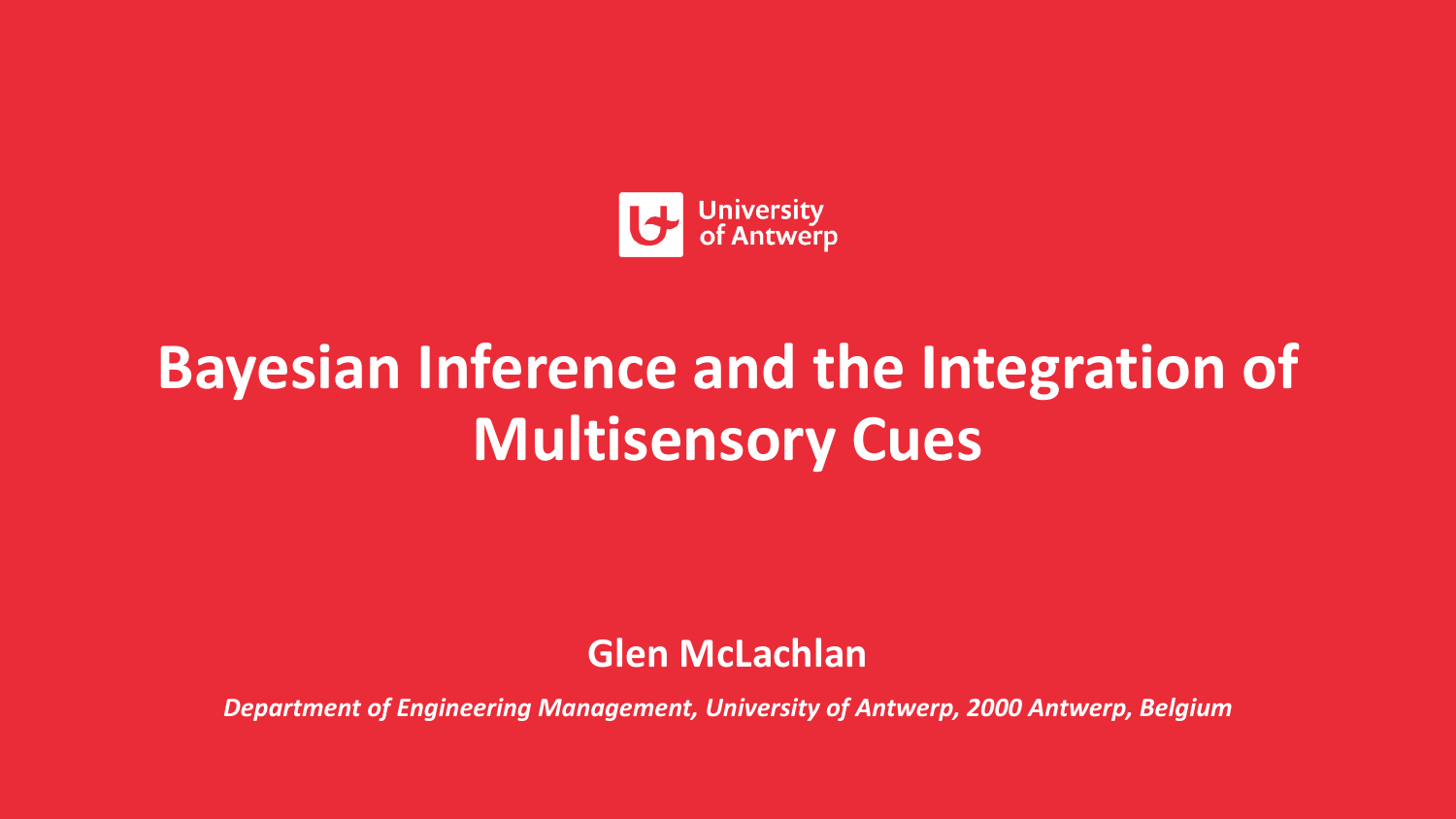### **Table of contents**

- **Introduction to Bayesian Inference**
- Movement inu <mark>Lu</mark>tansi ▪ **Sound Localisation Example**
- **Theoretical Model for Active Sound Localisation**
- **Numerical implementation in MATLAB**

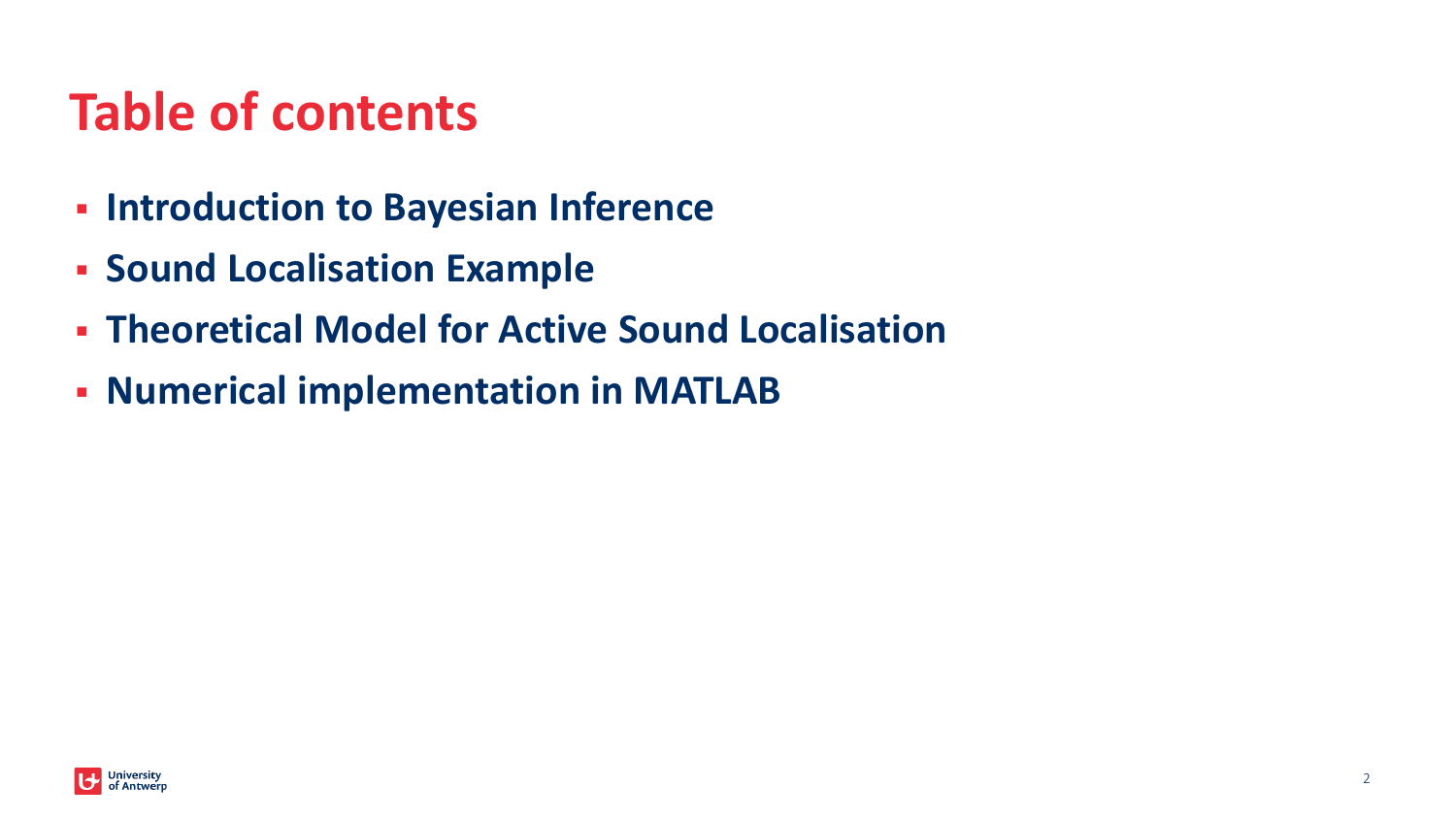

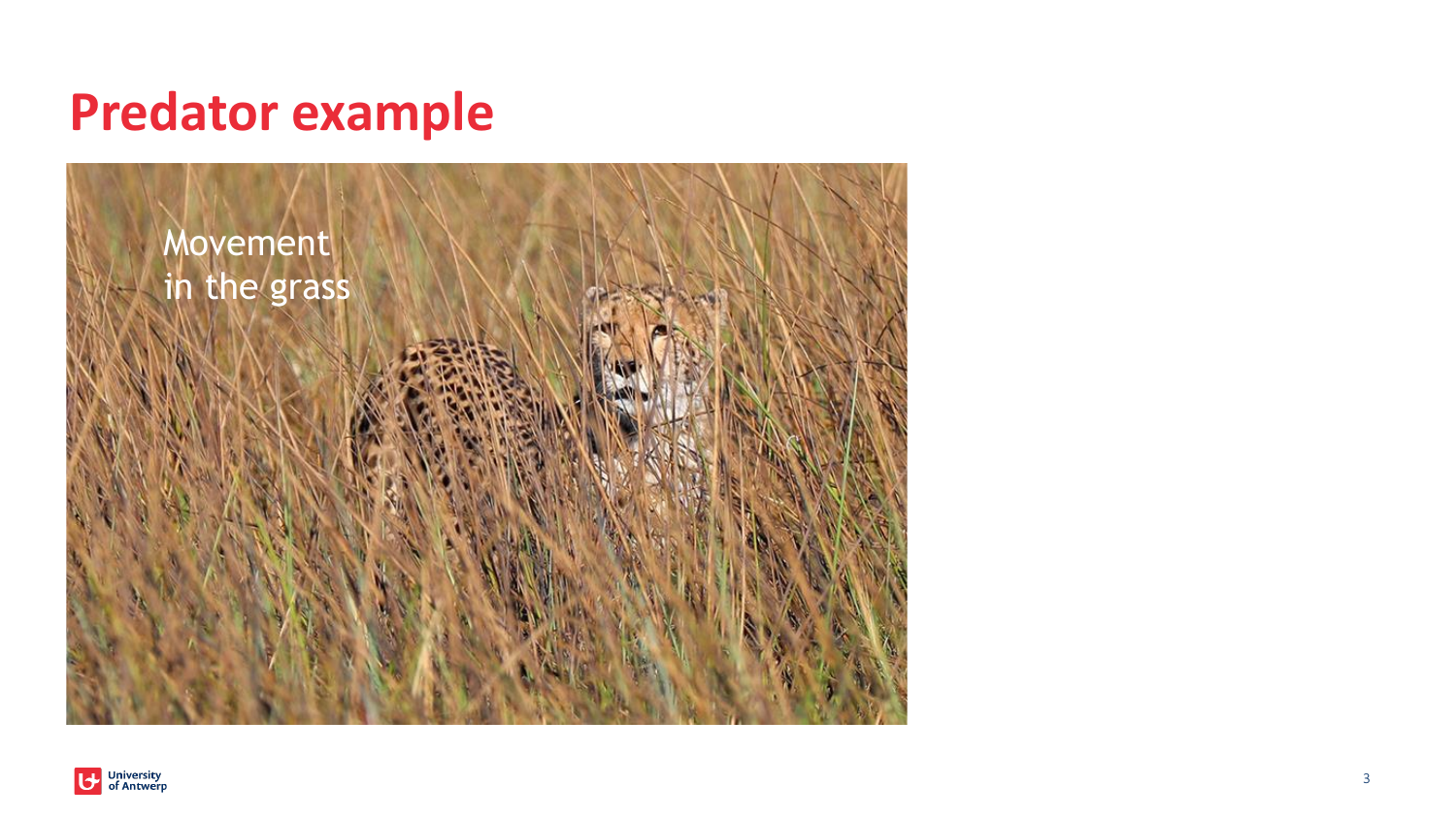

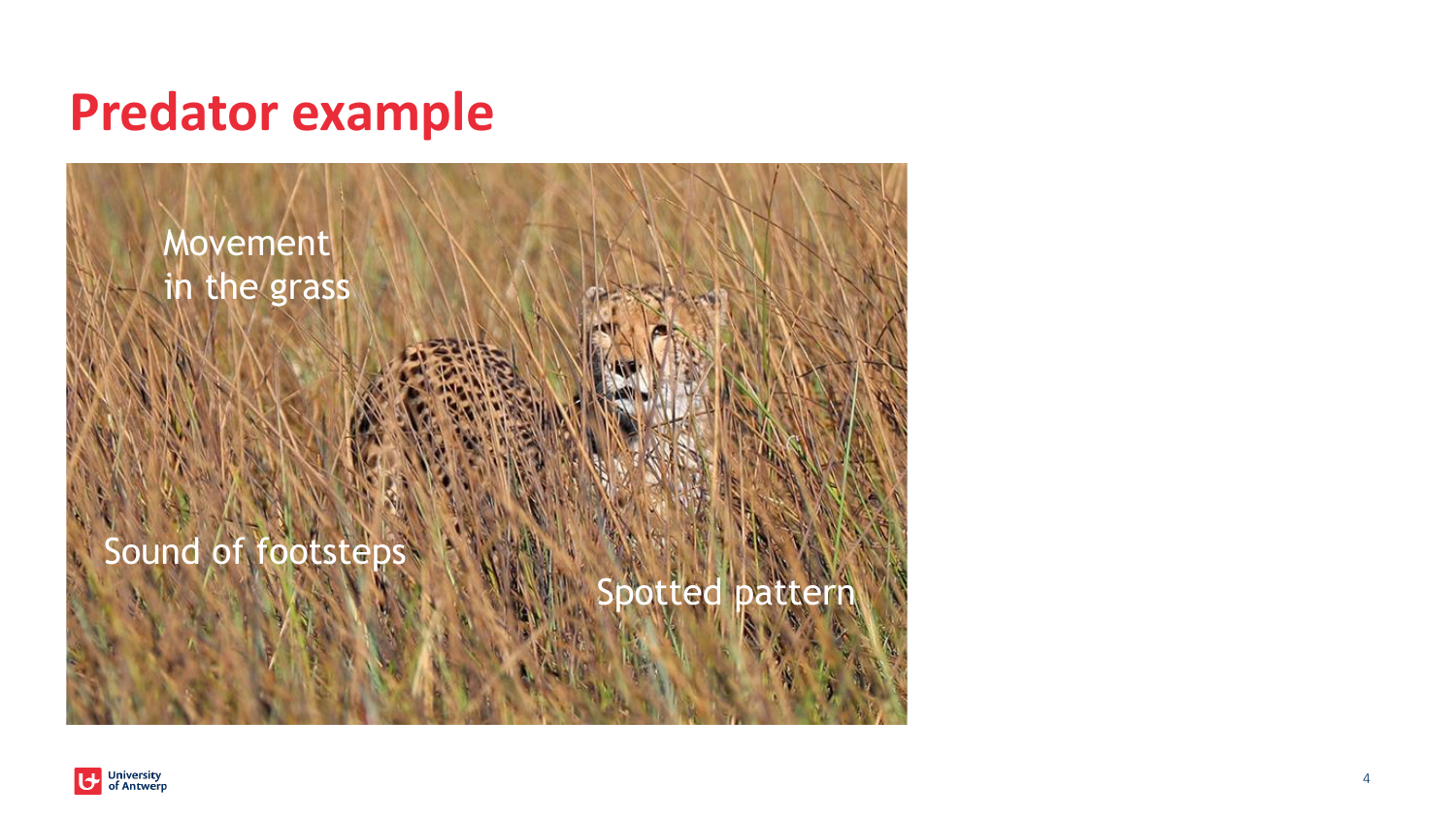

▪ We update our knowledge about the world by combining information across senses.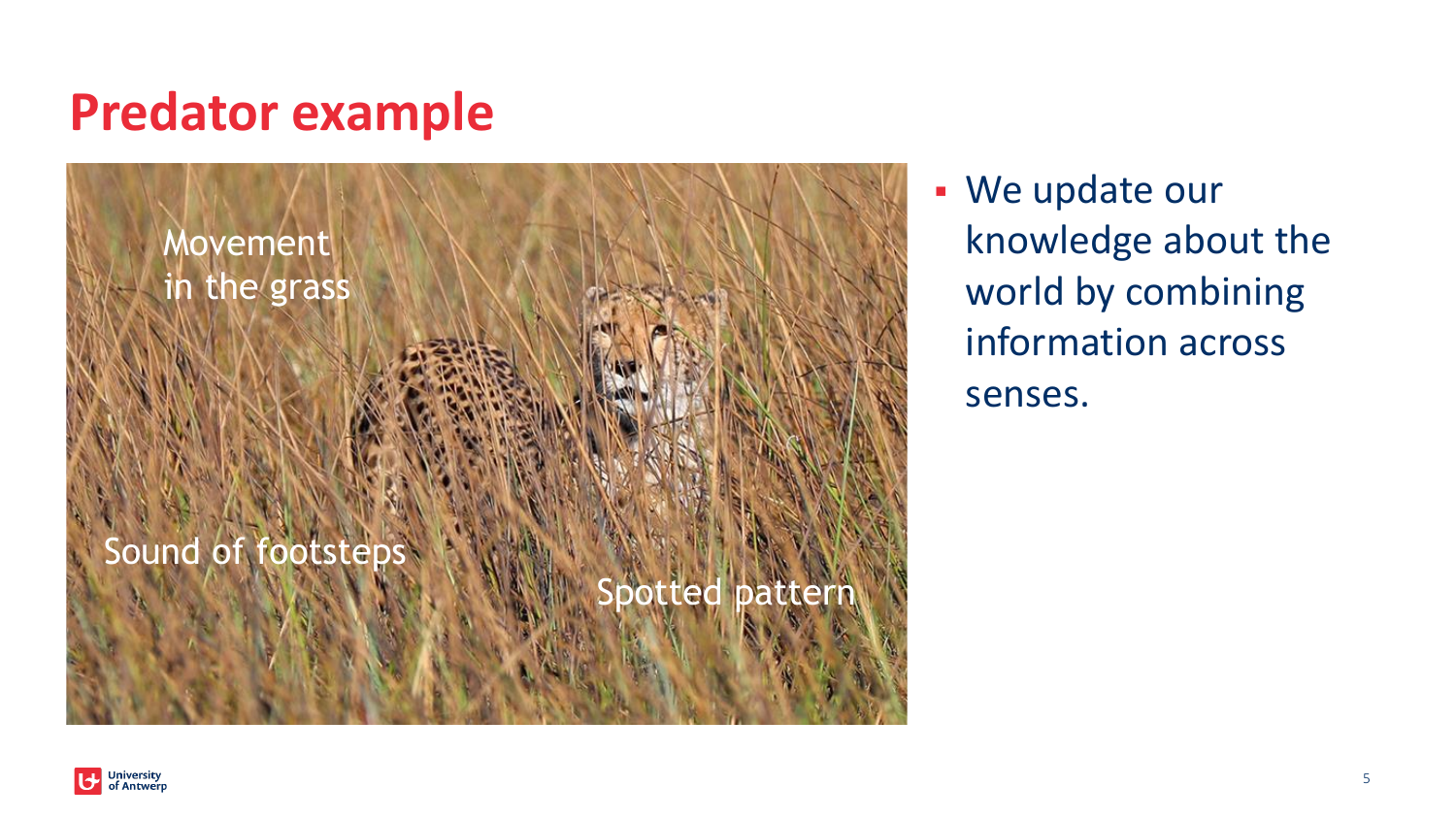

▪ We update our knowledge about the world by combining information across senses.

▪ But we also combine cues within one modality! E.g., ITD + ILD + spectral cues.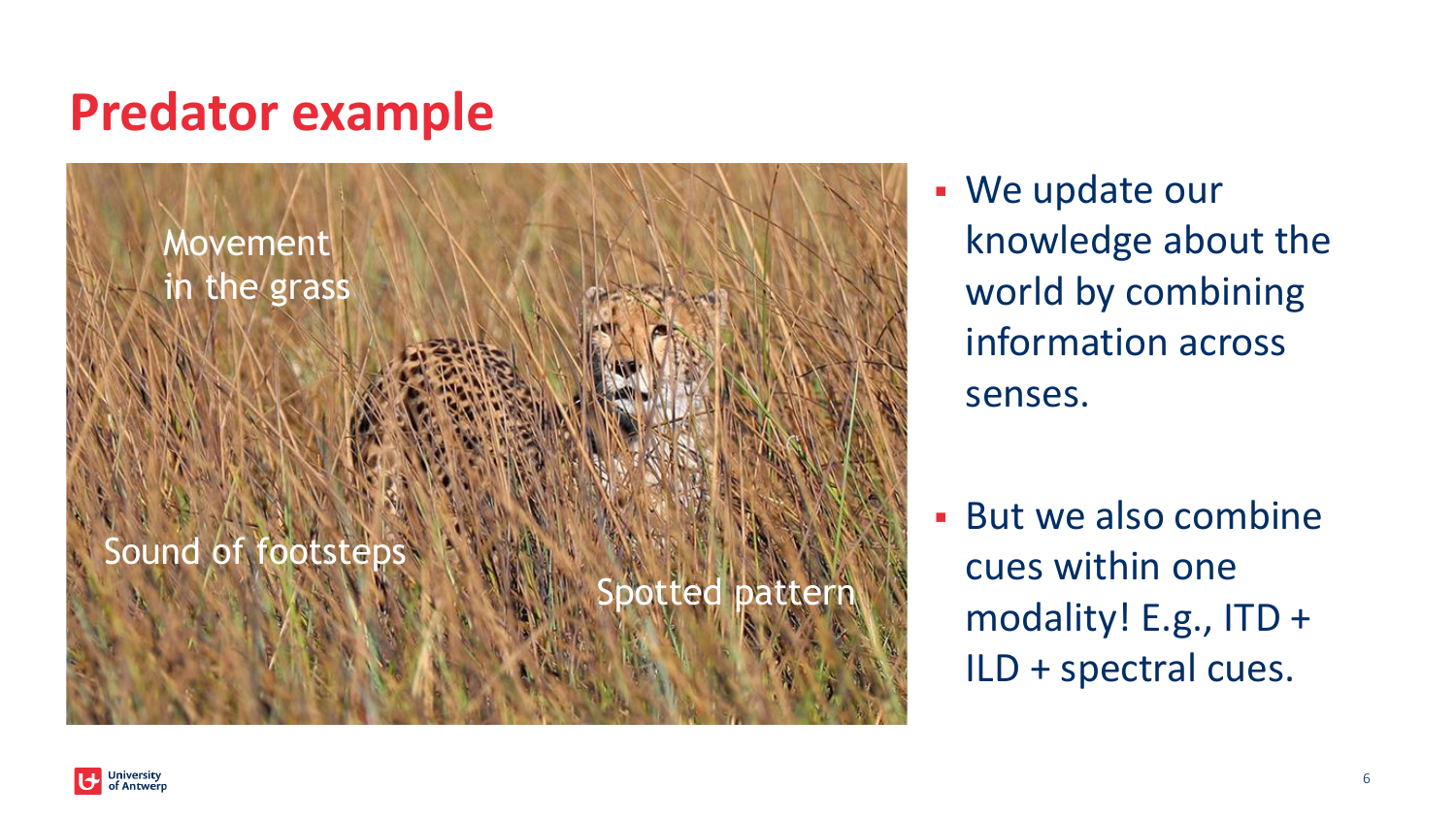## **Finding confidence in uncertainty**

- **.** Information from our senses contains noise
	- External uncertainty in the signal, e.g., background noise or fog
	- Internal uncertainty in the model, e.g., variability in neuronal responses
- Still perception is generally accurate...
- We can explain this through **Bayesian inference**
	- **Inference:** forming beliefs about the environment through observations
	- **Bayesian:** by applying Bayes' Theorem

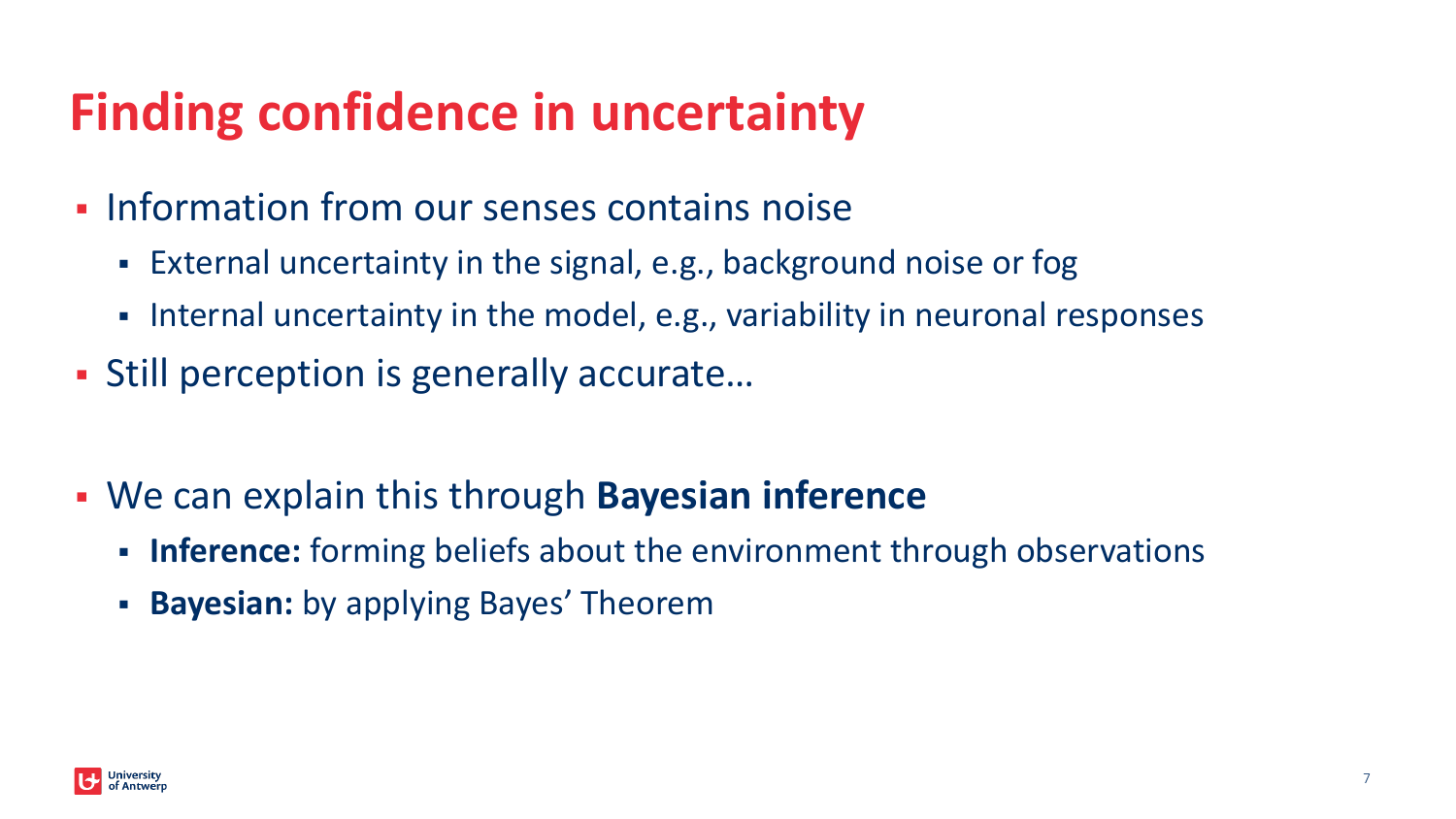### **Prior, likelihood & posterior**

Bayes' Theorem: 
$$
p(H|X) = \frac{p(X|H)p(H)}{p(X)} \propto p(X|H)p(H)
$$

- p(H) **prior**: probability of hypothesis H prior to measurements X
- p(X|H) **likelihood**: probability of measurements X given hypothesis H
- p(H|X) **posterior**: probability of hypothesis H given measurements X
- **p(X): probability of measurements (functions as a normalisation constant)**

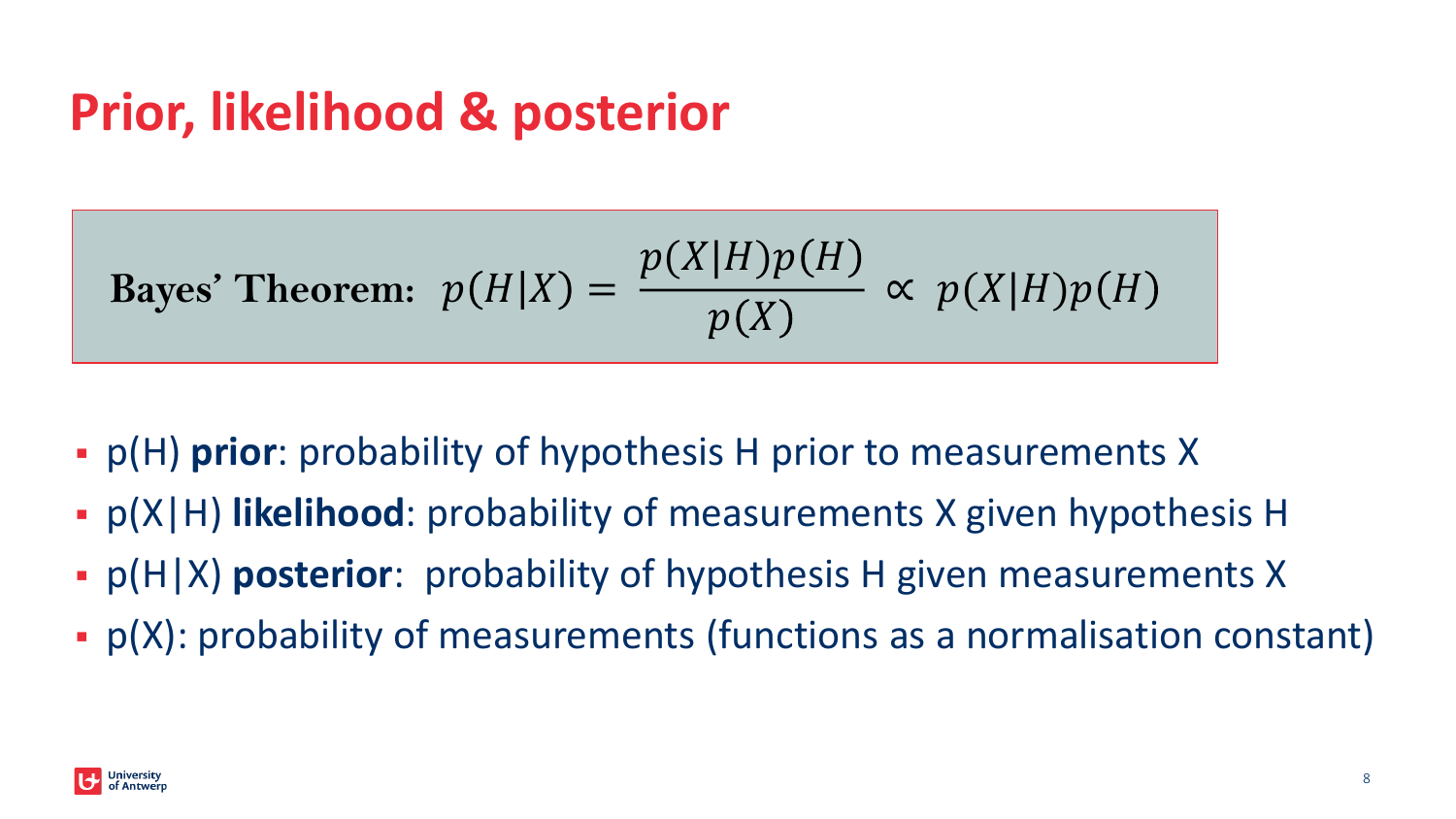#### **Probability of having a rare disease H given a positive test**

Bayes' Theorem: 
$$
p(H|X) = \frac{0.99 \cdot 0.001}{0.01098}
$$

- p(H) **prior**: probability of having the disease
- p(X|H) **likelihood**: probability of positive test if we have the disease
- p(H|X) **posterior**: probability of having the disease if we test positive
- $\blacksquare$  P(X): probability of testing positive

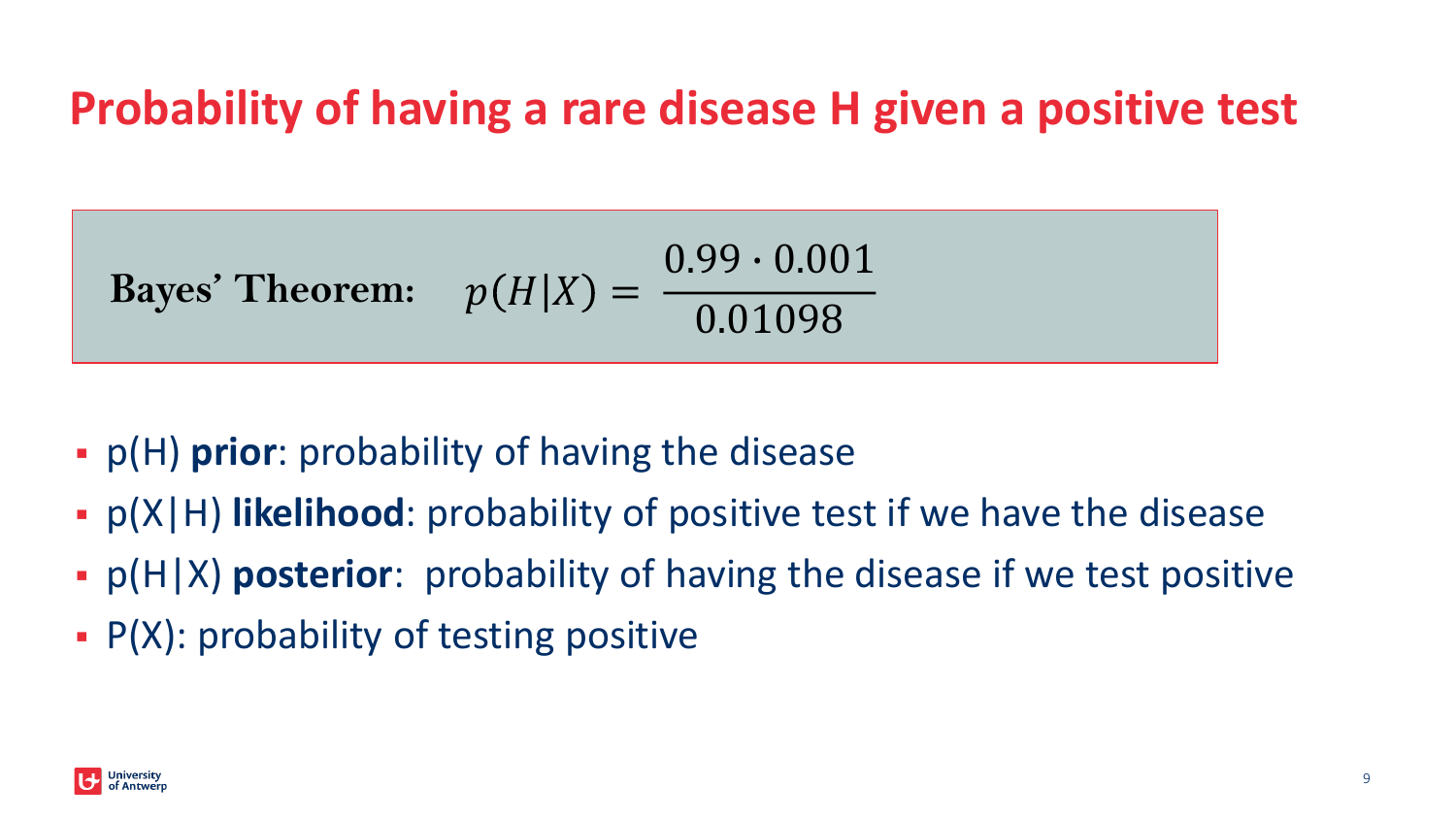#### **Probability of having a rare disease H given a positive test**



- **p(H) prior**: probability of having the disease
- p(X|H) **likelihood**: probability of positive test if we have the disease
- p(H|X) **posterior**: probability of having the disease if we test positive
- $\blacksquare$  P(X): probability of testing positive

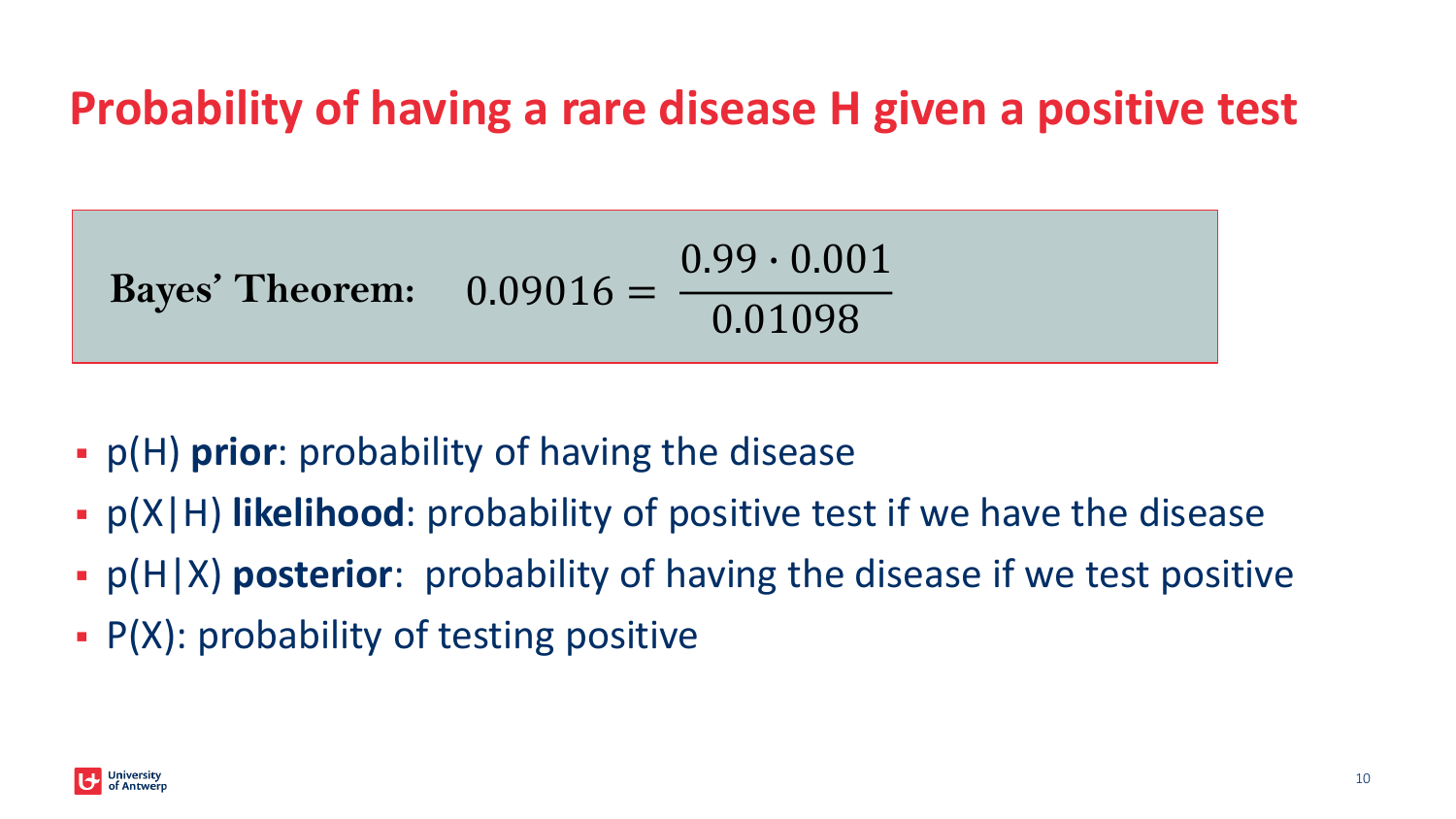

#### **hypothesis**

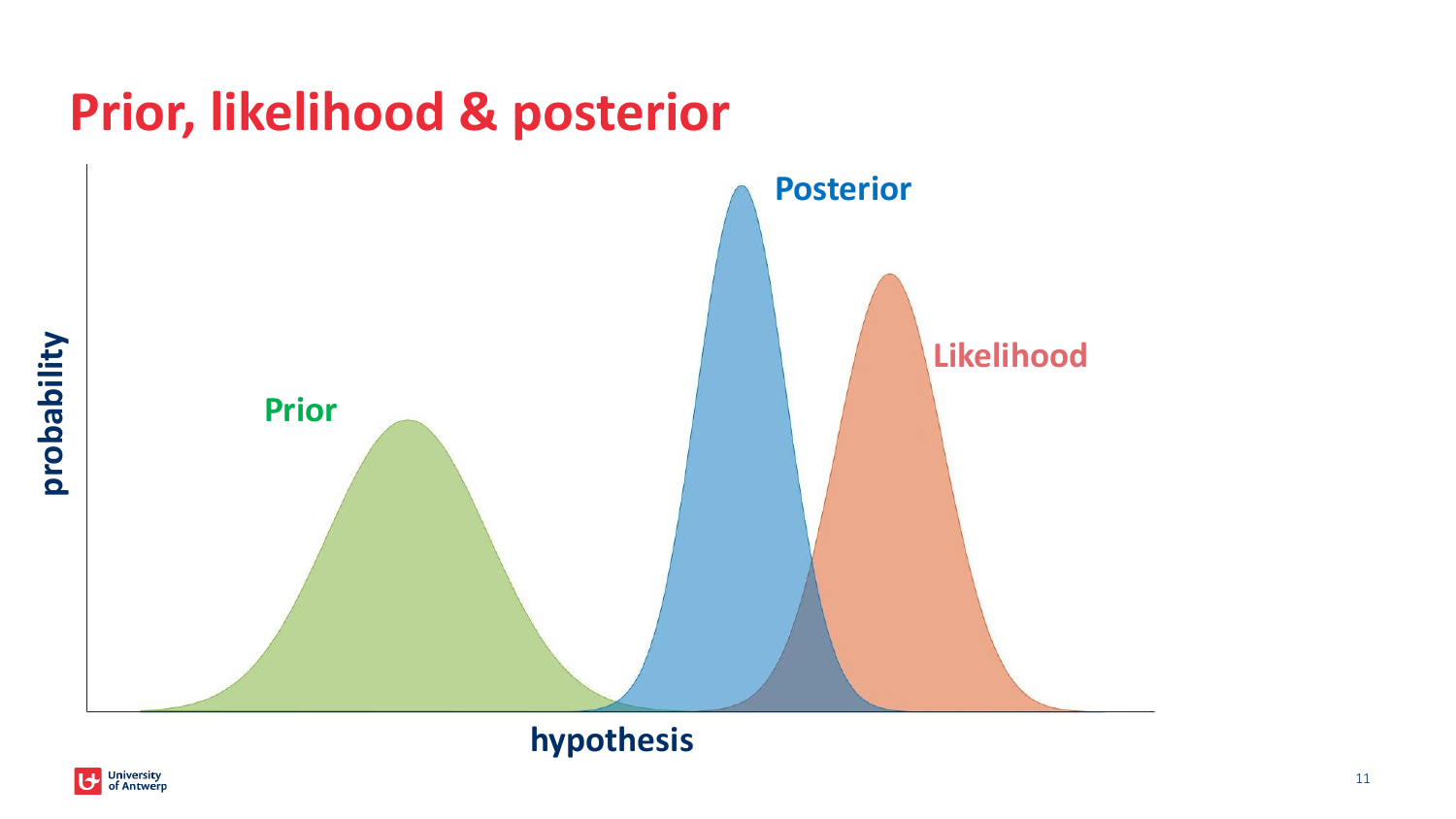### **Prior, likelihood & posterior**



#### **hypothesis**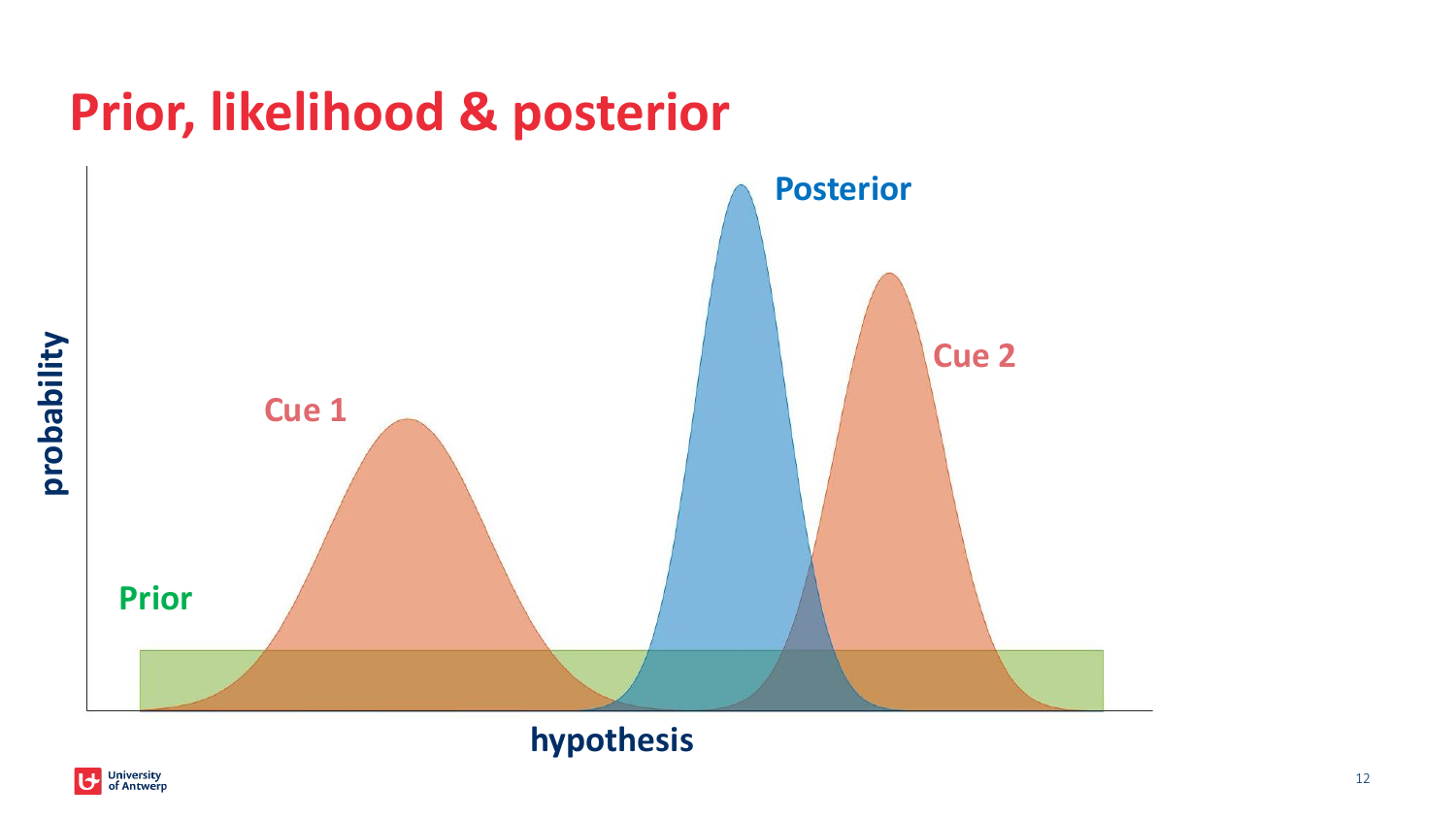### **Loss functions and decision making**

- We have a posterior distribution, now we need to make a point estimate
- **EXELOSS** function: defines the consequences of the action
	- E.g., for sound localisation the loss is a function of estimation error
- **Minimising the estimation error is equivalent with maximum a-posteriori** (MAP) estimation, i.e., the mode of the posterior.

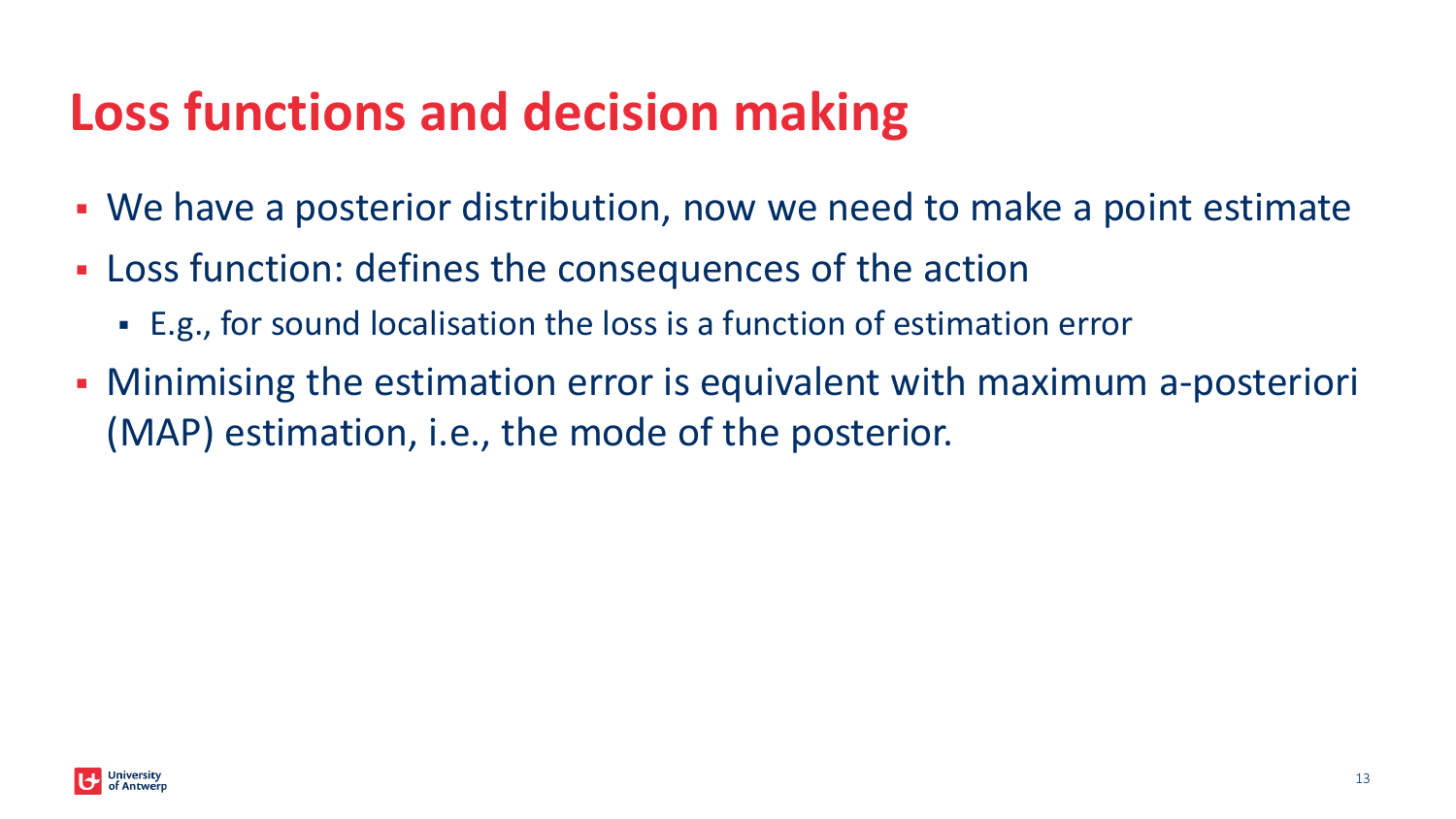

#### **hypothesis**

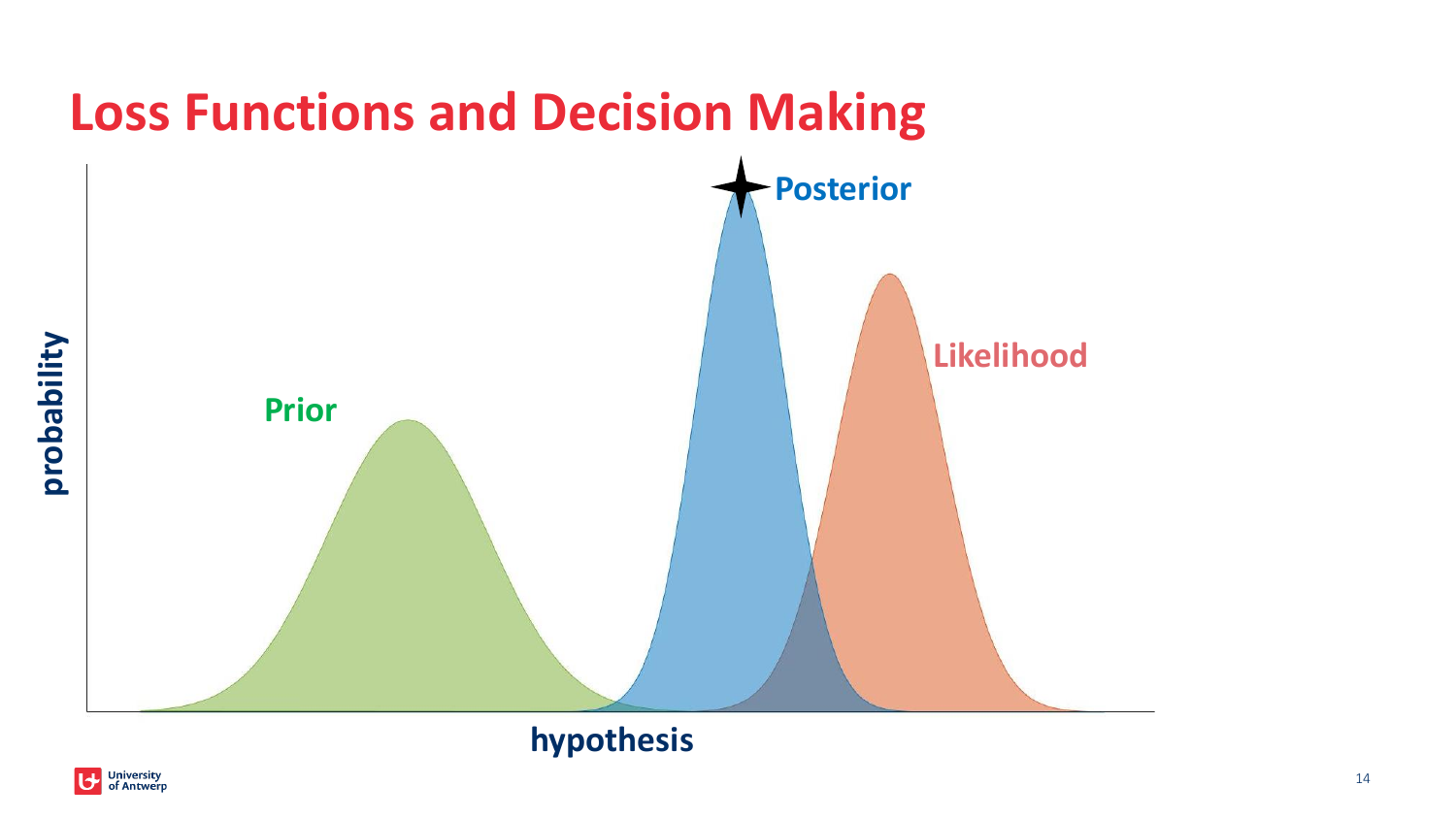## **Benefits of Bayesian inference**

- **Encodes probability distributions, not just single value estimates**
- Incorporates prior knowledge
- Modular: across and within sensory modalities
	- Combine multisensory cues, e.g., auditory, visual and sensorimotor
- **.** Integrate over time -> iterative updates as more data comes in

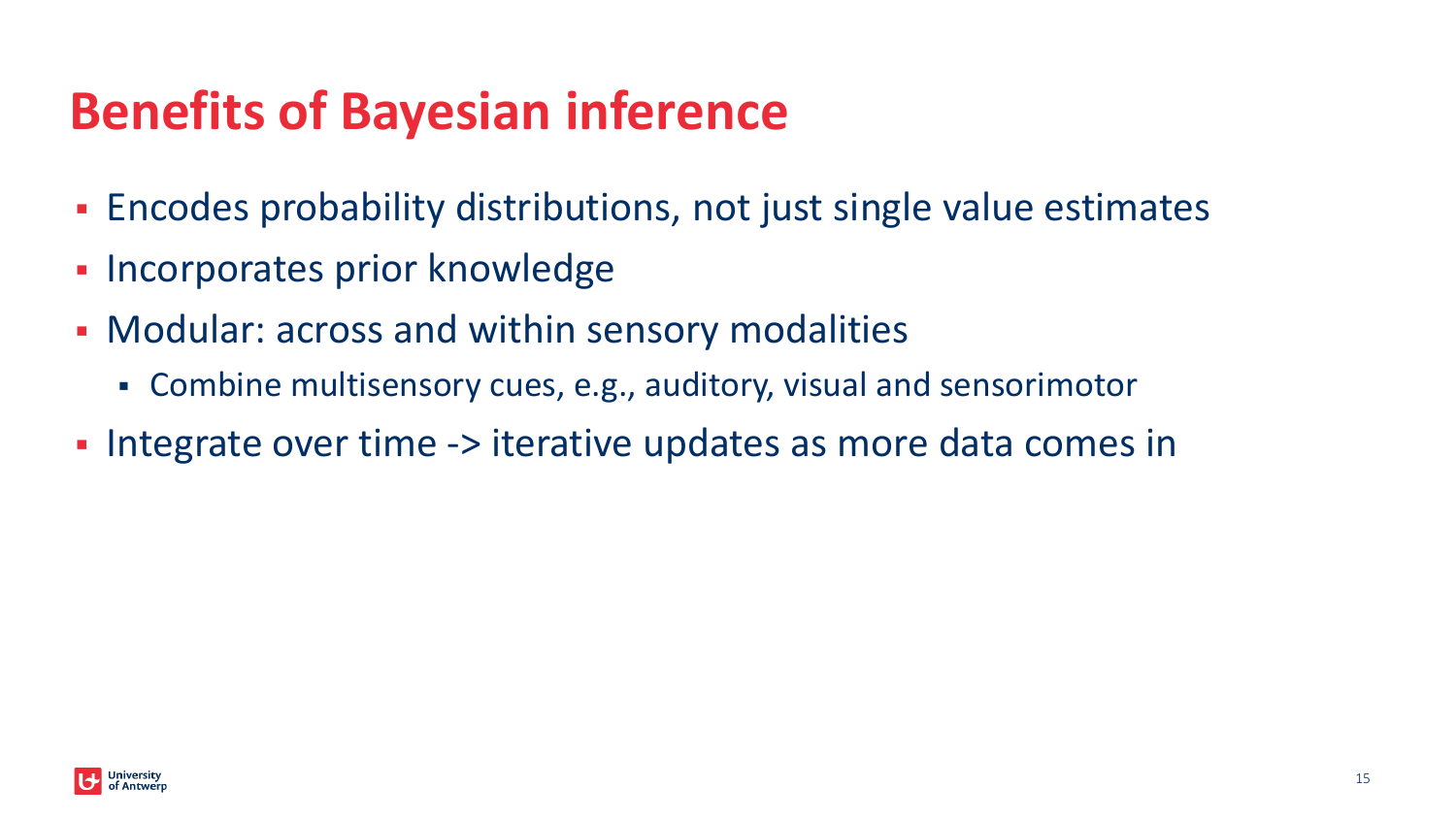

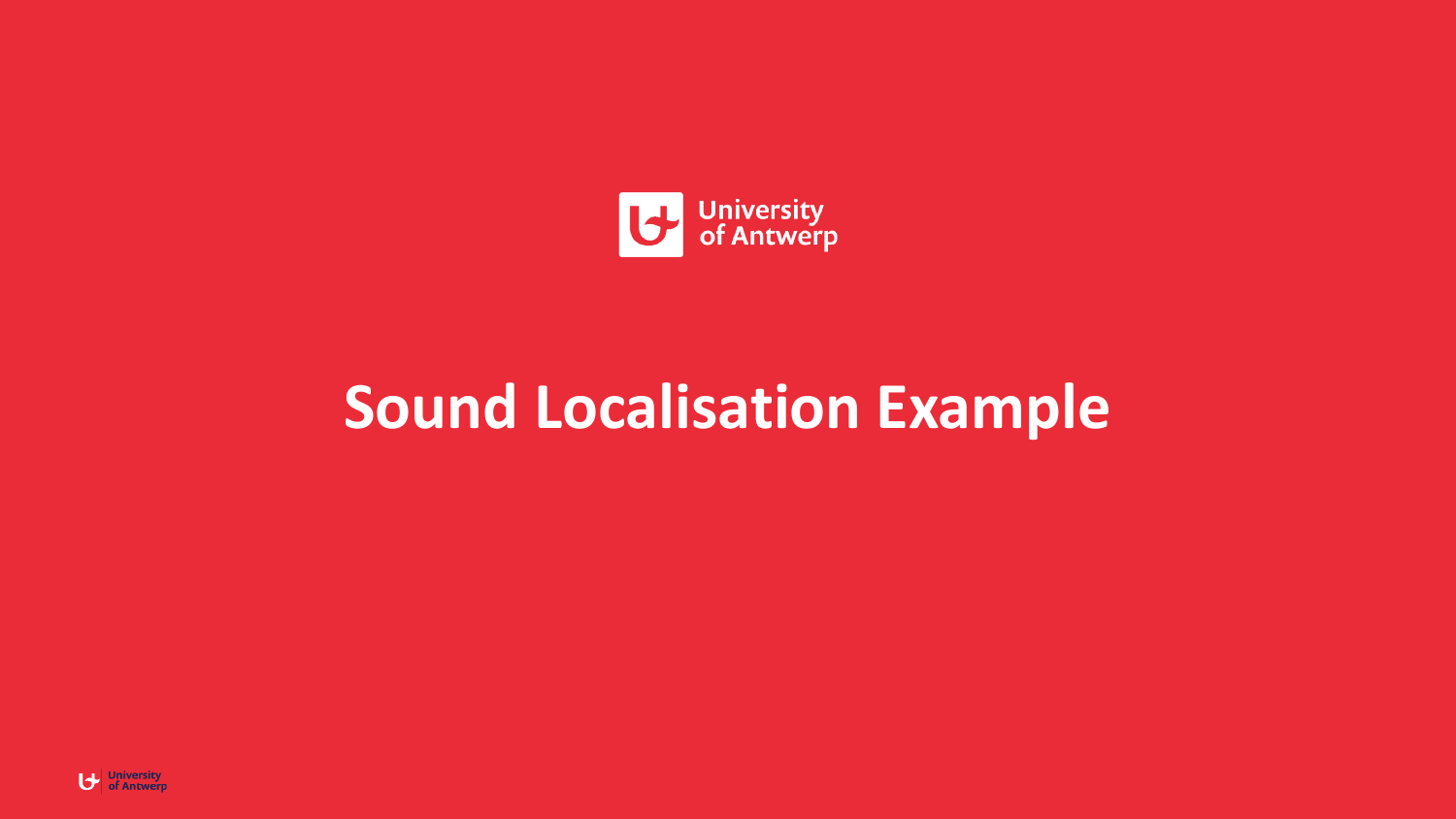#### **Sound source localisation: what is the sound source direction?**

- Step 1: Formulate a prior distribution
- **Example 2:** Derive likelihood from the data (e.g. through a sensor model)
- Step 3: Form posterior by combining prior and likelihood
- **Example 2: Step 4: Posterior becomes new prior**

 $\psi$ : source direction, y: sensory data (ITD)  $P(\psi|y) \propto p(y|\psi)p(\psi)$ 

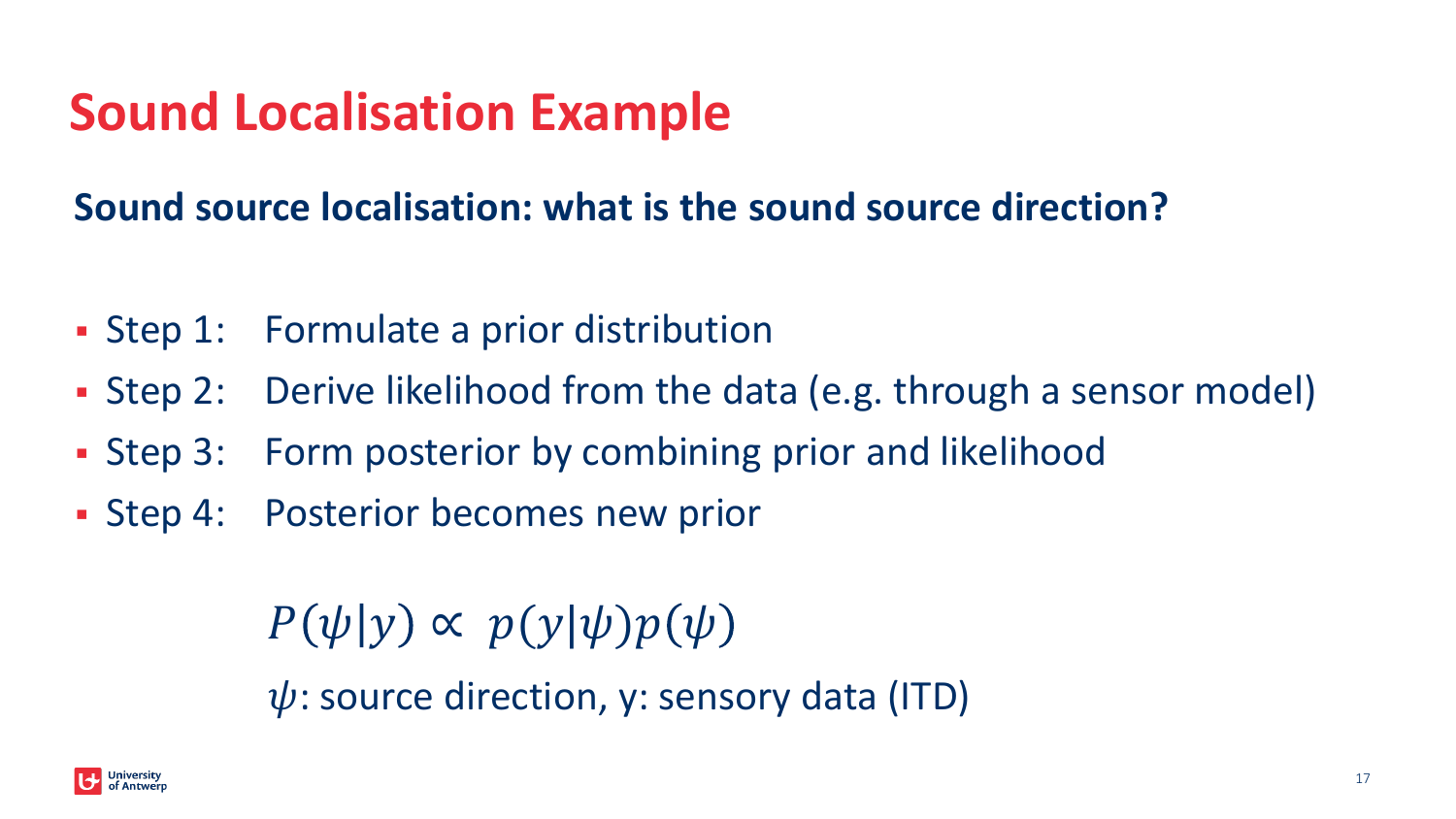- **Step 1: Formulate a prior distribution**  $p(\psi)$ 
	- Listener assumes sources to come from the front



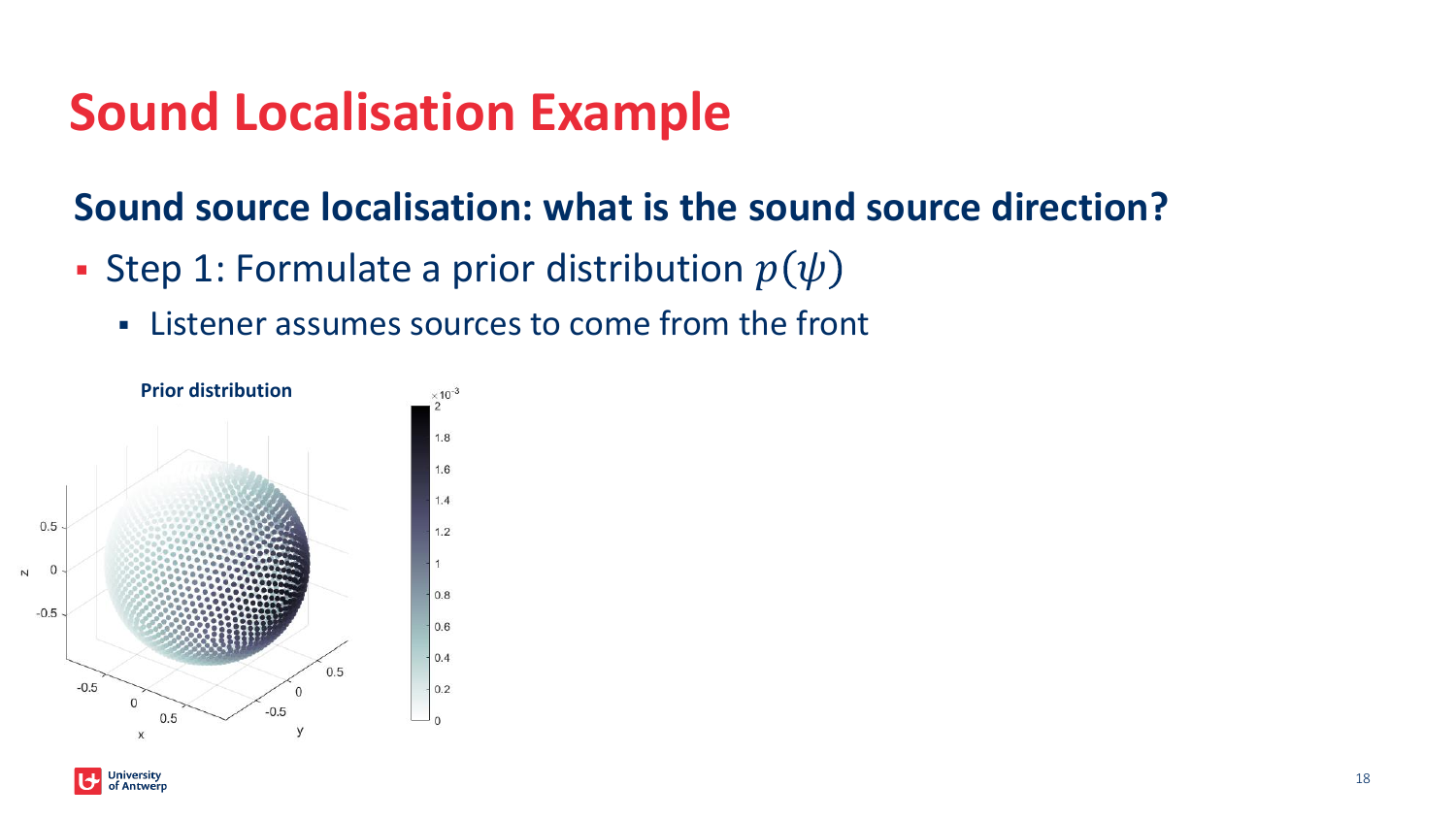- **Step 2: Form likelihood**  $p(y|\psi)$  from a sensor model and acoustic cues
	- **EXECT:** Binaural cues give us a cone of confusion



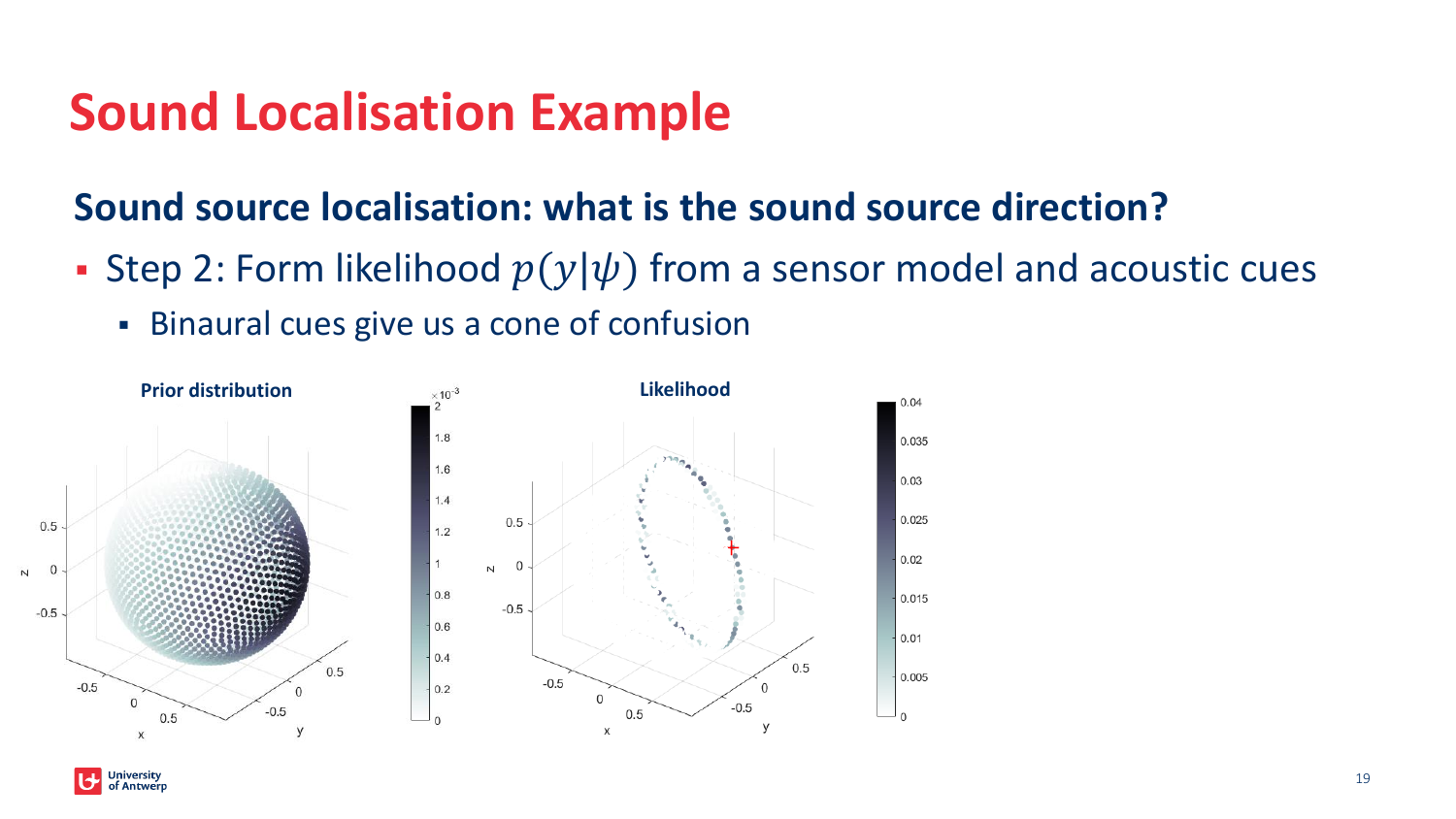- **Example 13: Form posterior by combining prior and likelihood** 
	- **Decreased uncertainty**

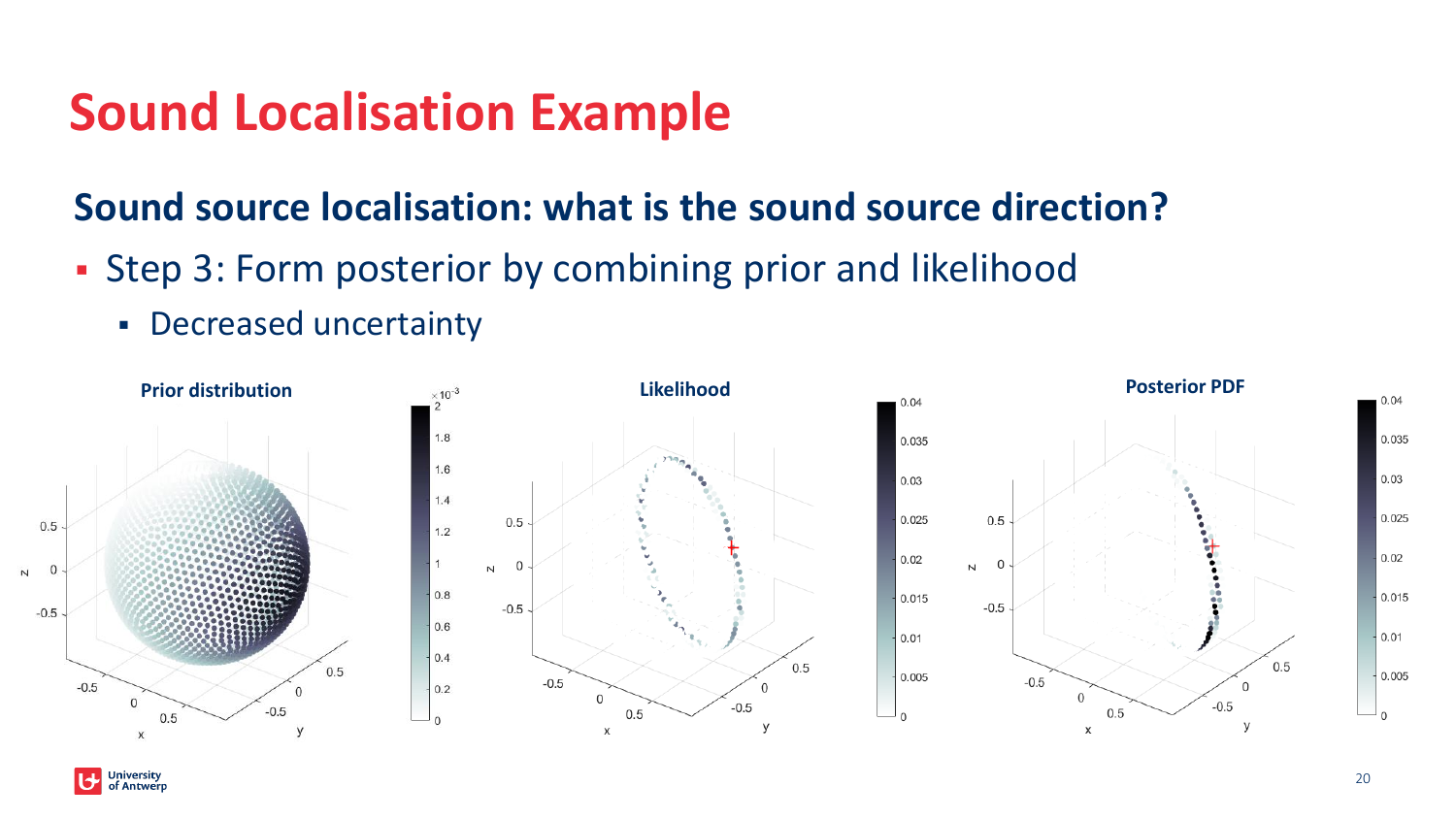- Step 4: Posterior becomes new prior -> repeat!
	- **EX As new information becomes available we can keep updating our posterior**



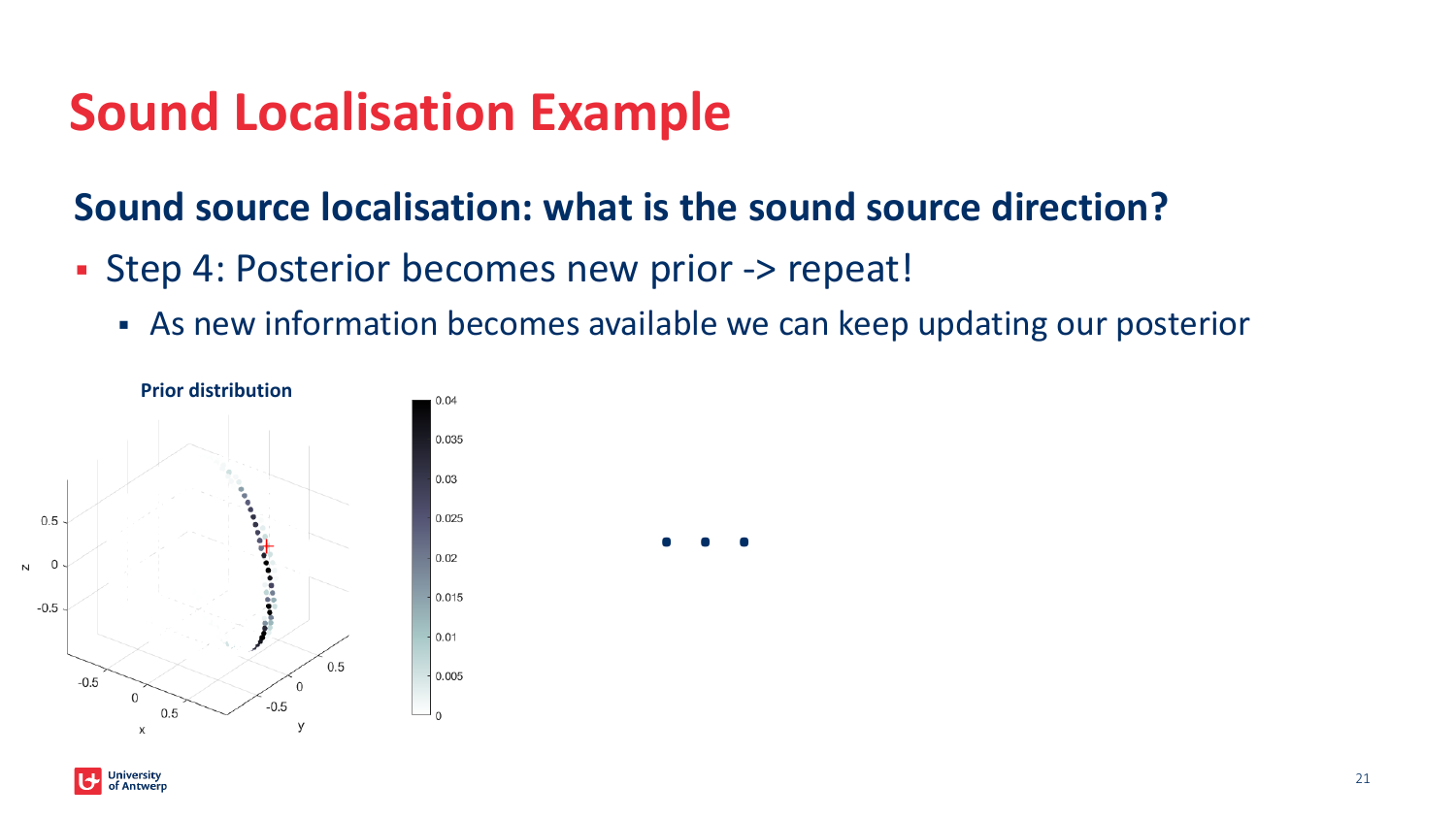

# **Model for Active Sound Localisation**

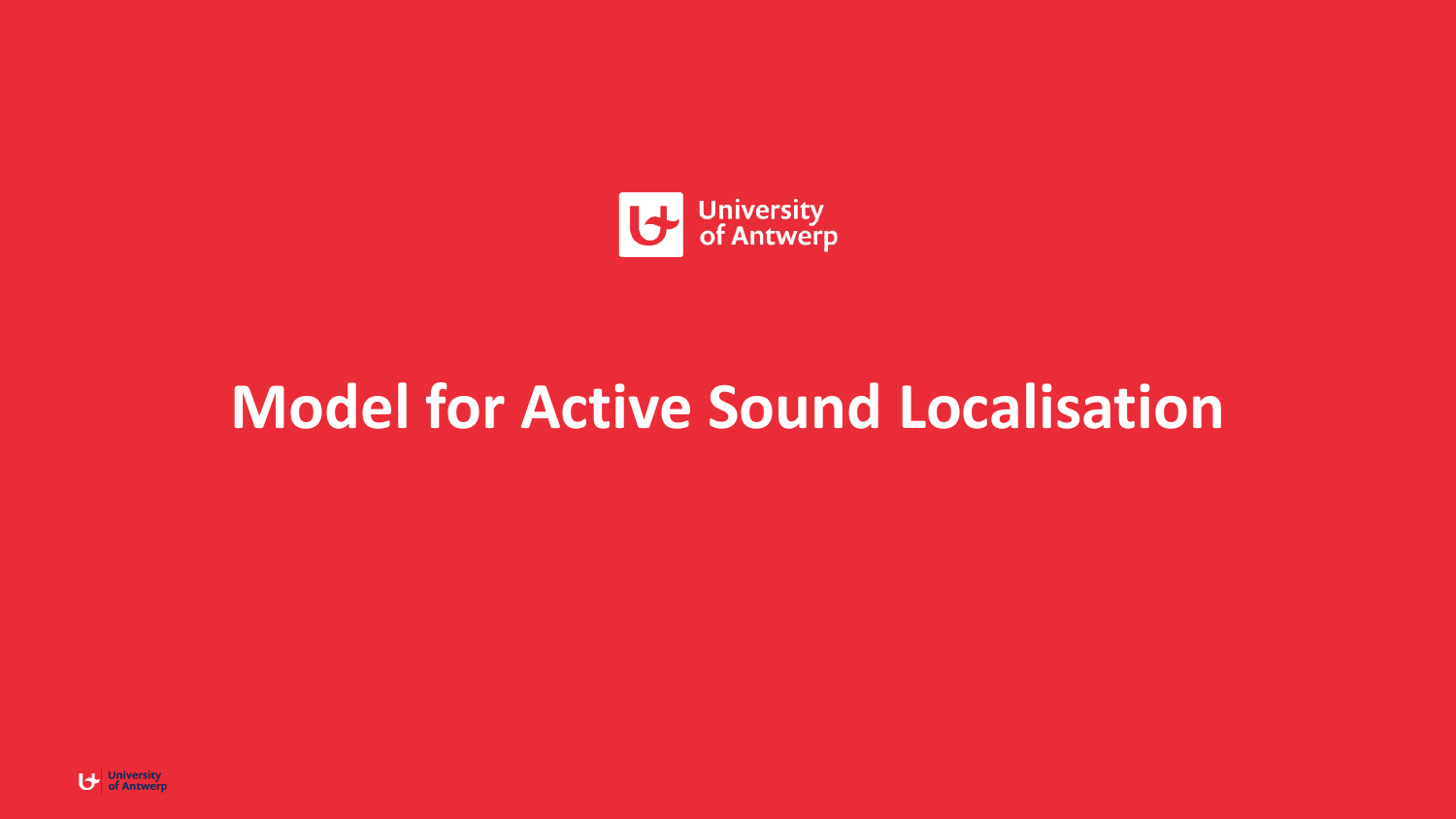## **Model for Active Sound Localisation**

$$
p_{t_i} = C \cdot p(y_A(t_i) | \theta_H(t_i), \psi) \cdot p_{t_{i-1}}
$$

- $y_A$  = observer acoustic information<br> $\theta_H$  = true head orientation
	- = true head orientation

Bayes' Theorem: 
$$
p(\psi|X) = \frac{p(X|\psi)p(\psi)}{p(X)} \propto p(X|\psi)p(\psi)
$$

 $p_{t_i}$ = posterior  $p_{t_{i-1}}$ = prior  $p(y_A(t_i)|\theta_H(t_i), \psi)$  = sensor model, i.e., likelihood  $C = normalisation constant$ 

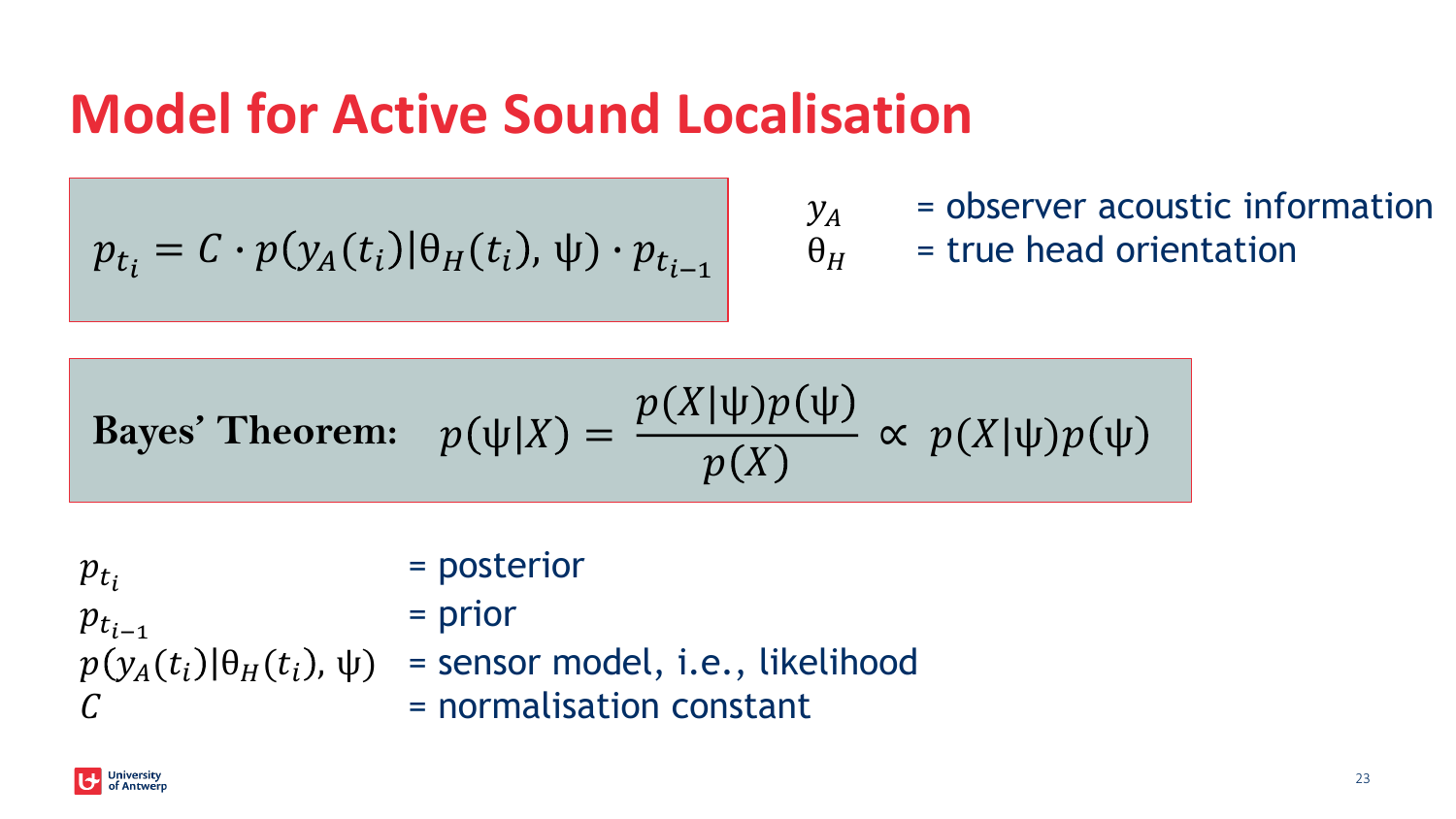# **Generative model (likelihood)**



= observed variables

= true variables

 $y_H(t_i)$  = obs. head orientation  $y_A(t_i)$  = obs. acoustic information

- $u(t_i)$  = motor input
- $\theta$  = true head orientation
- $\Psi$  = true sound source direction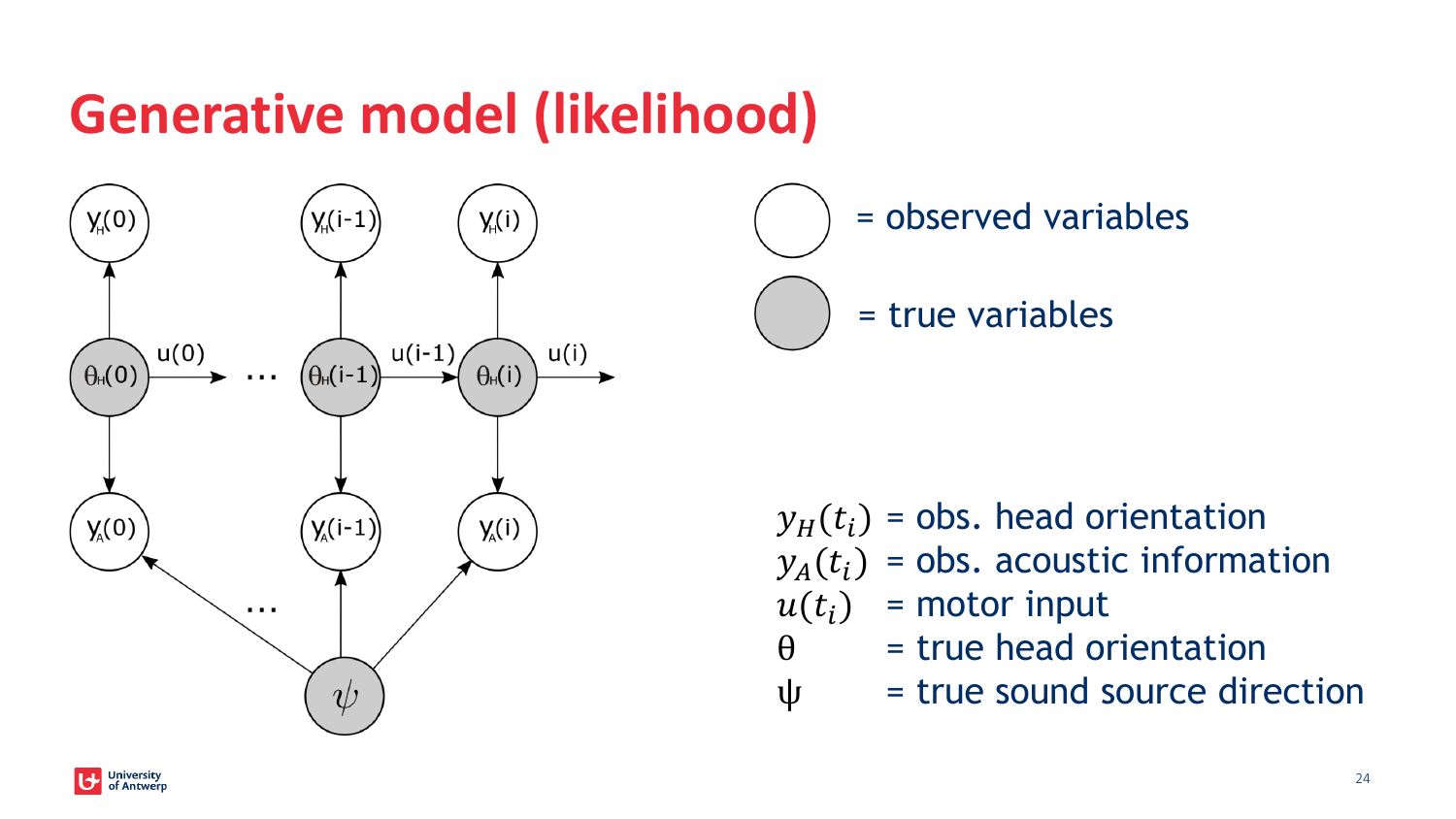### **Model for Active Sound Localisation**

$$
p_{t_i} = C \cdot p_{t_{i-1}} \cdot \int_{\theta_H} p(y_A(t_i) | \theta_H(t_i), \psi) \cdot
$$

$$
p(\theta_H(t_i) | y_H(t_0; t_i), u(t_0; t_{i-1})) d\theta_H
$$

 $p_{t_i}$  $p_{t_{i-1}}$  $p(y_A(t_i)|\theta_H(t_i), \psi)$  $p(\theta_H(t_i)|y_H(t_0:t_i), u(t_0:t_{i-1}))$  $C = normalisation constant$ 

- = posterior
- = prior
- = acoustic sensor model
- = motor sensor model
-